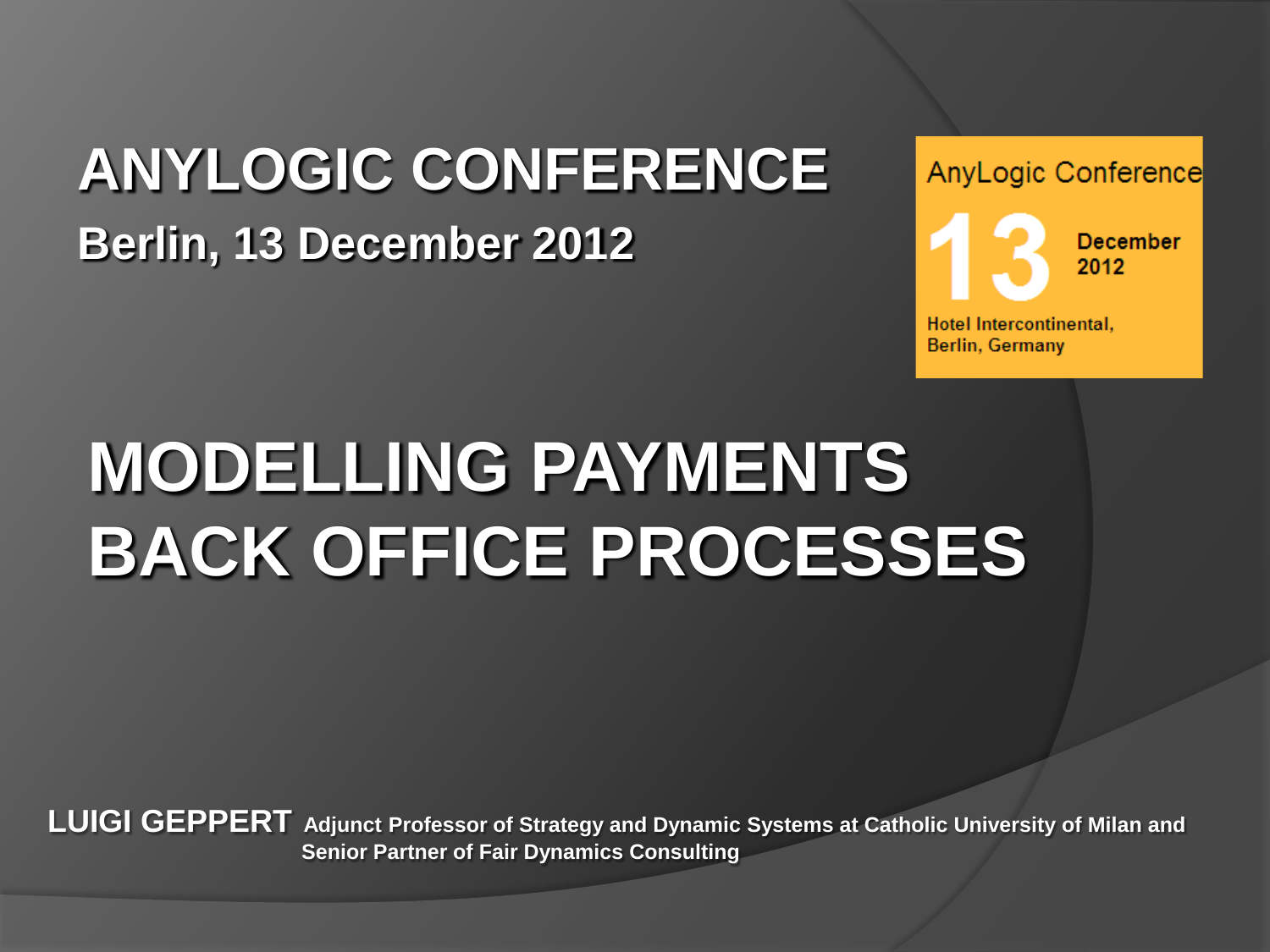# **Fair Dynamics Consulting**

- We are a management consulting company that help the customers to **improve their decision making process**.
- We combine a **general consultancy** approach, based on methods and practices, with the most distinctive aspect which is decision **modeling & simulation.**
- The typical areas we are involved in, are Strategic and Operative Planning, Resources Rightsizing, Performances Improvement, especially addressed to:
	- Supply Chain systems;
	- Processes and Organizations Analysis
- Fair Dynamics was set up by a group of consultants with long and proven experience, former managers and academics, supported by experienced professional. FD is located in Milano (ITA) and often work in collaboration with DSE Consulting, Leicester (UK).

#### *ACADEMICS PARTNERS*





#### *MAIN CUSTOMERS*



#### *TECHNOLOGY PARTNERS*





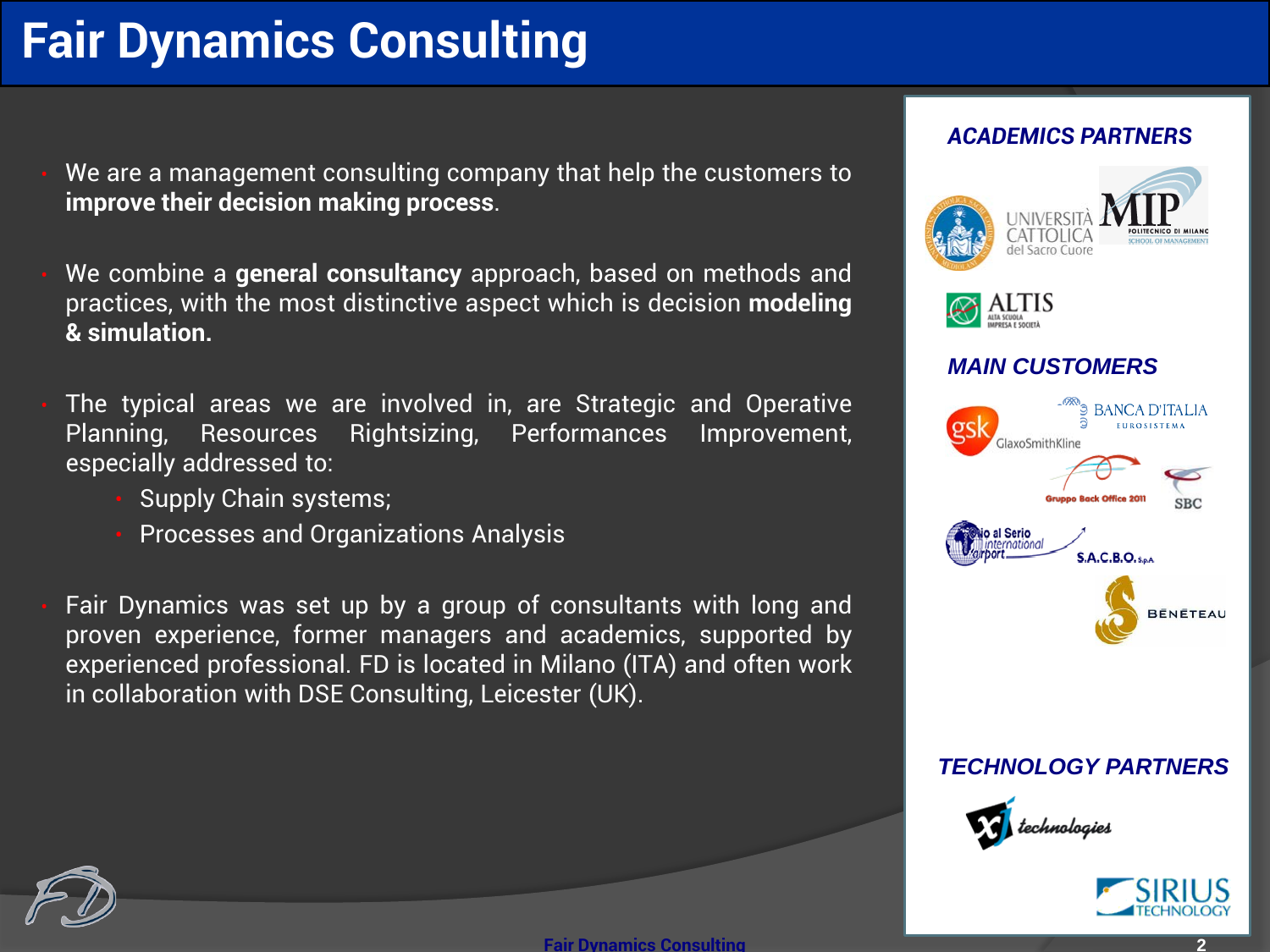# The Case: Modeling Payments Process at Bank of Italy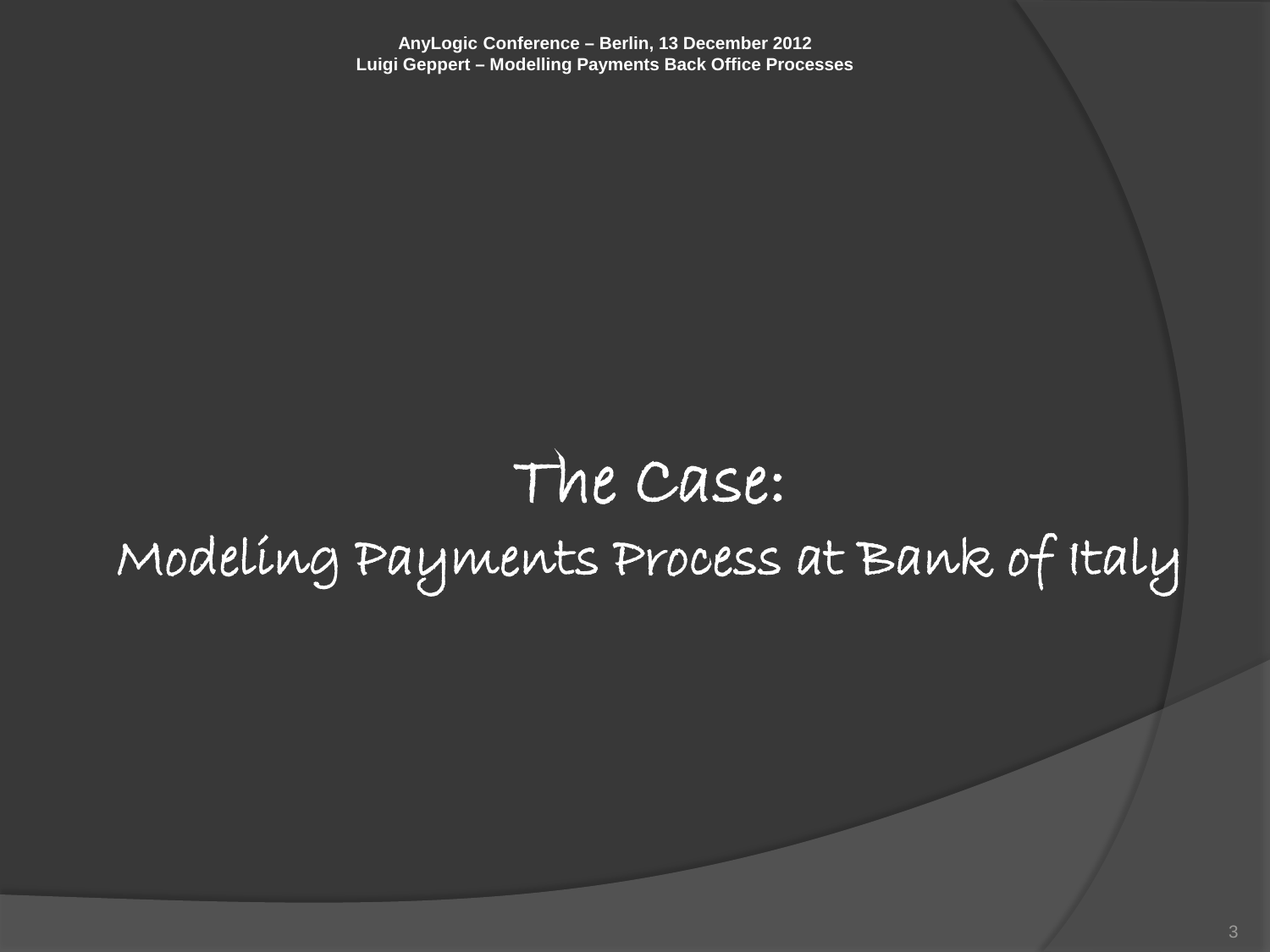# **THE BUSINESS REQUIREMENTS**

company's organizational mechanisms

good management practices

effective governance

#### Since 2008, the crisis of financial system push the actor to **increase** the **governance**

Innovation for must-growing and ever-growing operational **efficiency** and **effectiveness** should be a company's driving force.

**Modeling** can be a **key** instrument for innovation.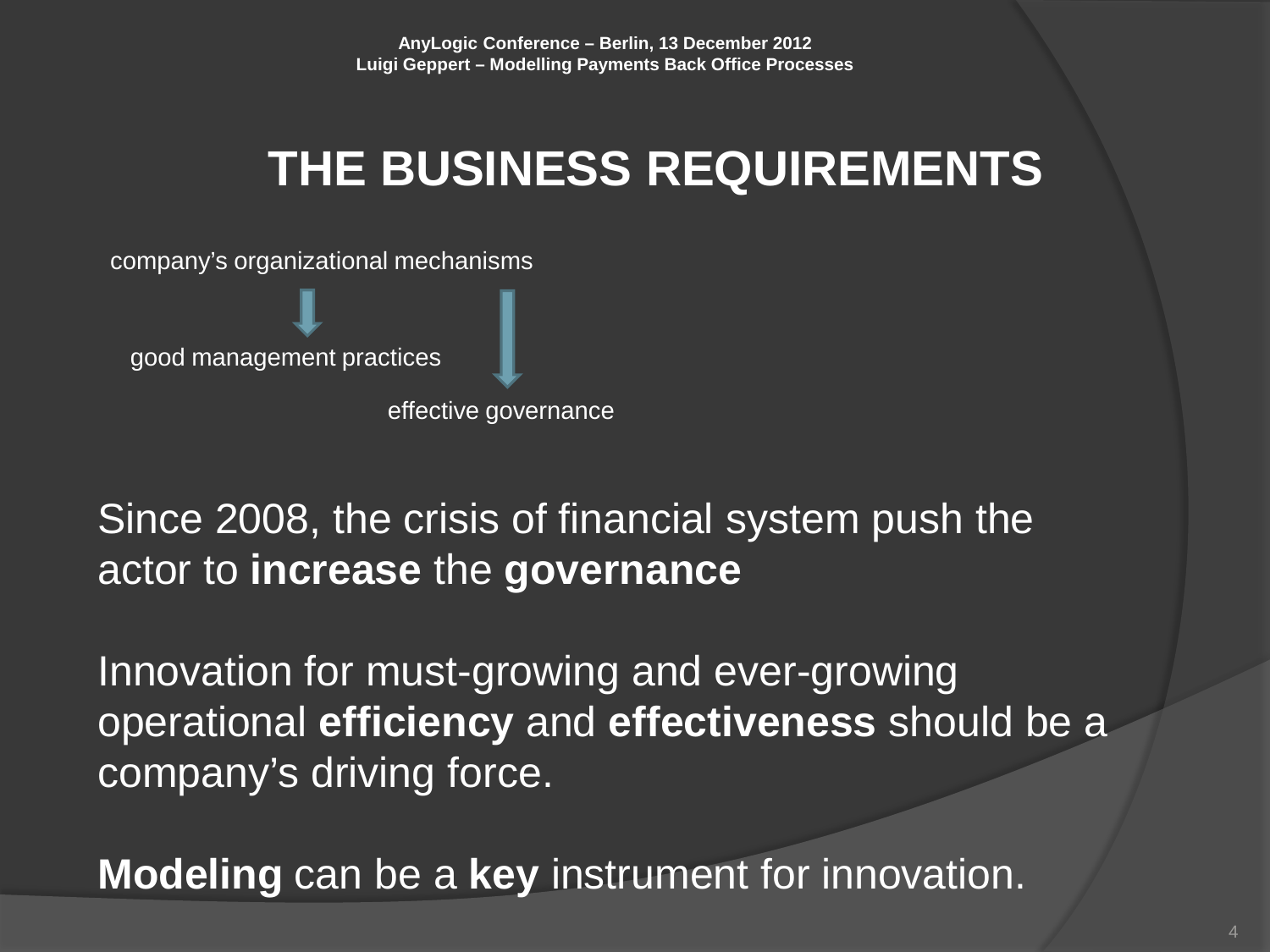# **THE BUSINESS REQUIREMENTS**

Business model

> "as is" snapshot model current state of the business process > "to be" model the process or the organization as it should become.

Goals:

- > to check the soundness of existing processes and information systems
- > to decide whether minor or substantial modifications are needed.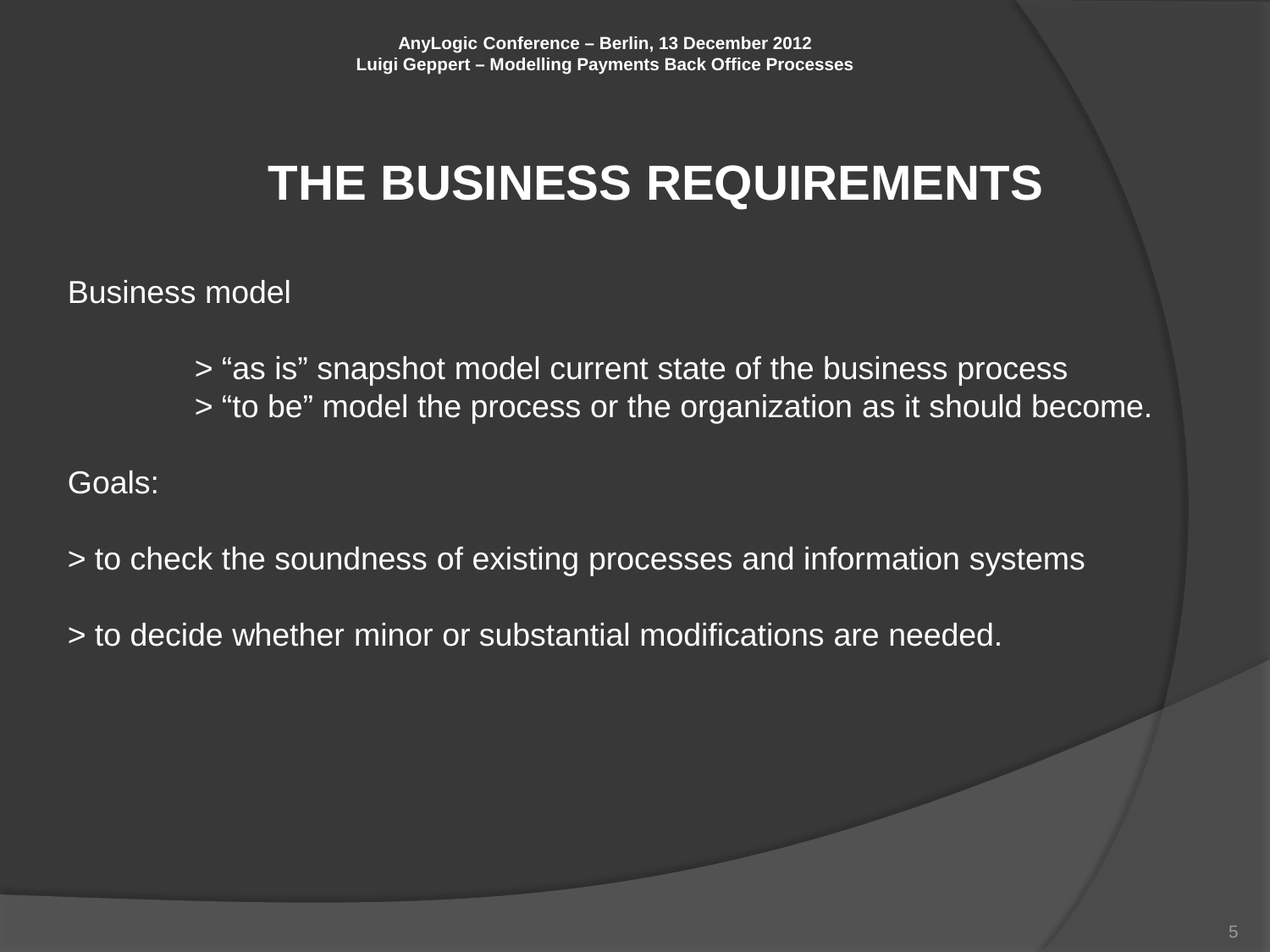#### **Process modelling tools**

Main goals:

- > To identify organizational errors through diagrammatic presentations
- > To model and refine the business processes and choices.
- > To make possible the execution of "what-if" scenarios.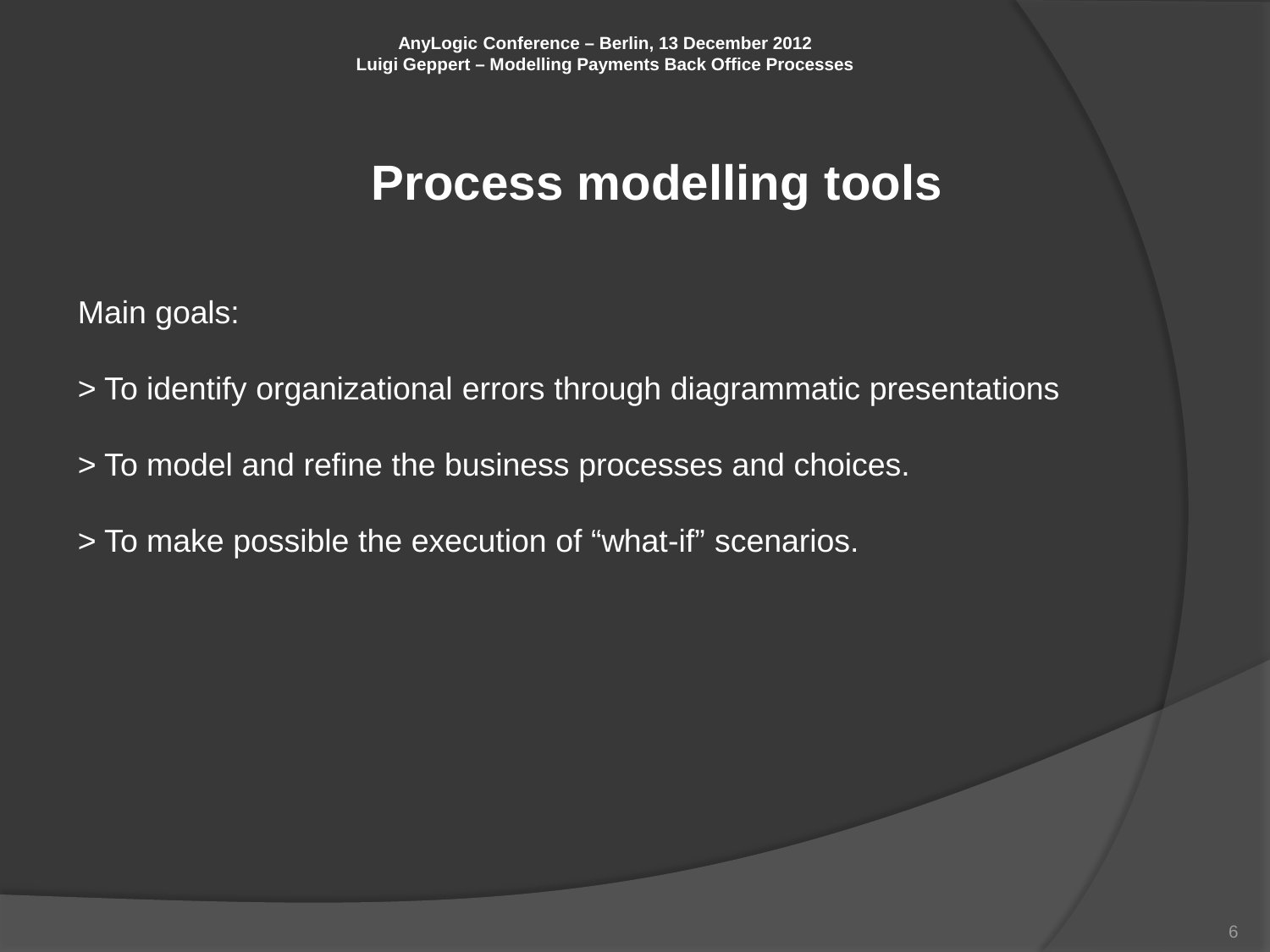### **THE CASE STUDY**

**The domestic payments back-office process**

*registration of the operation*

*checking of the confirmations*

*request for settlement*

*handling of abnormal situations*

*reconciliation of all accounts with movements*

*registration of the operations*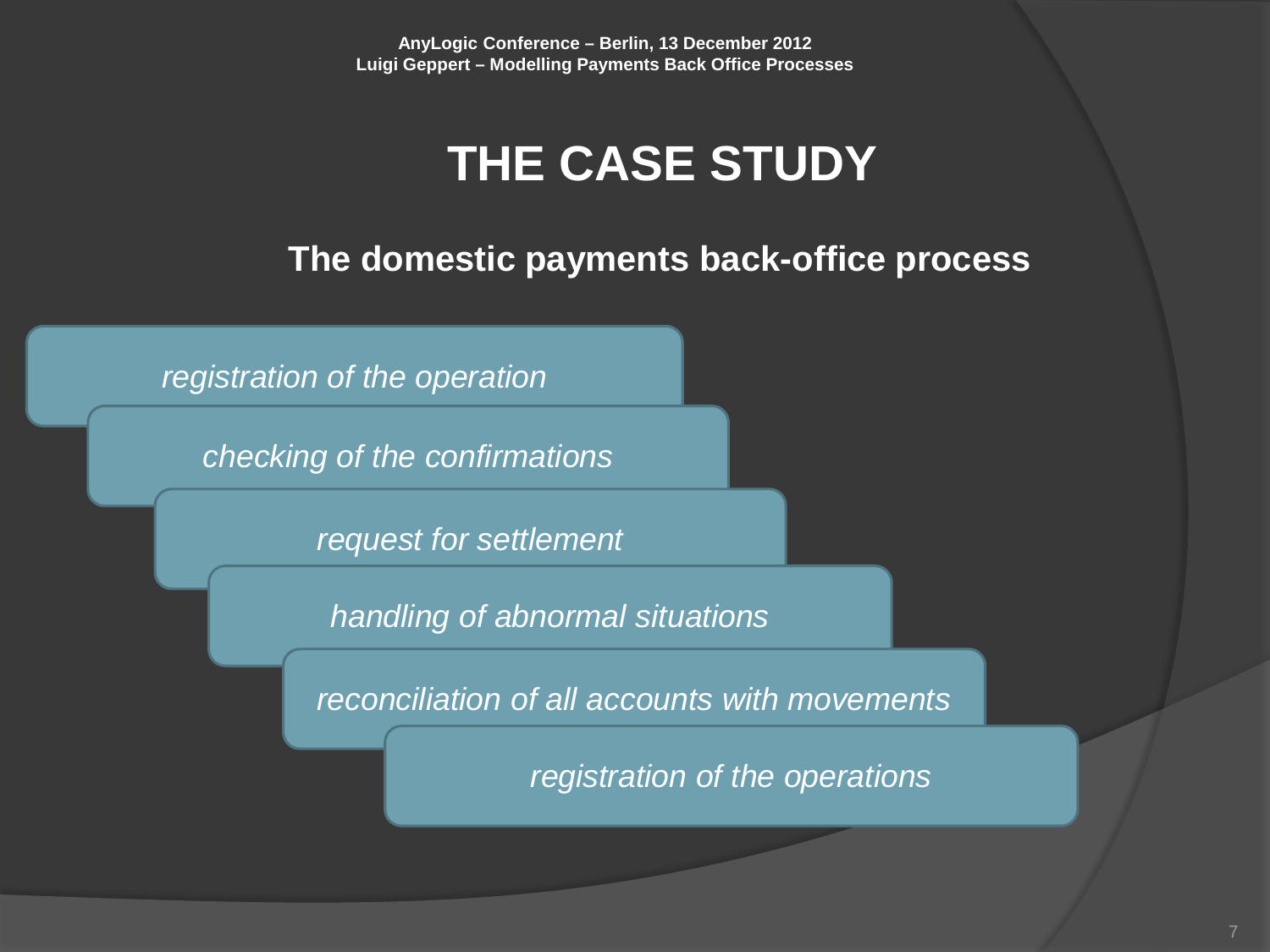#### **Domestic credit transfers (1)**

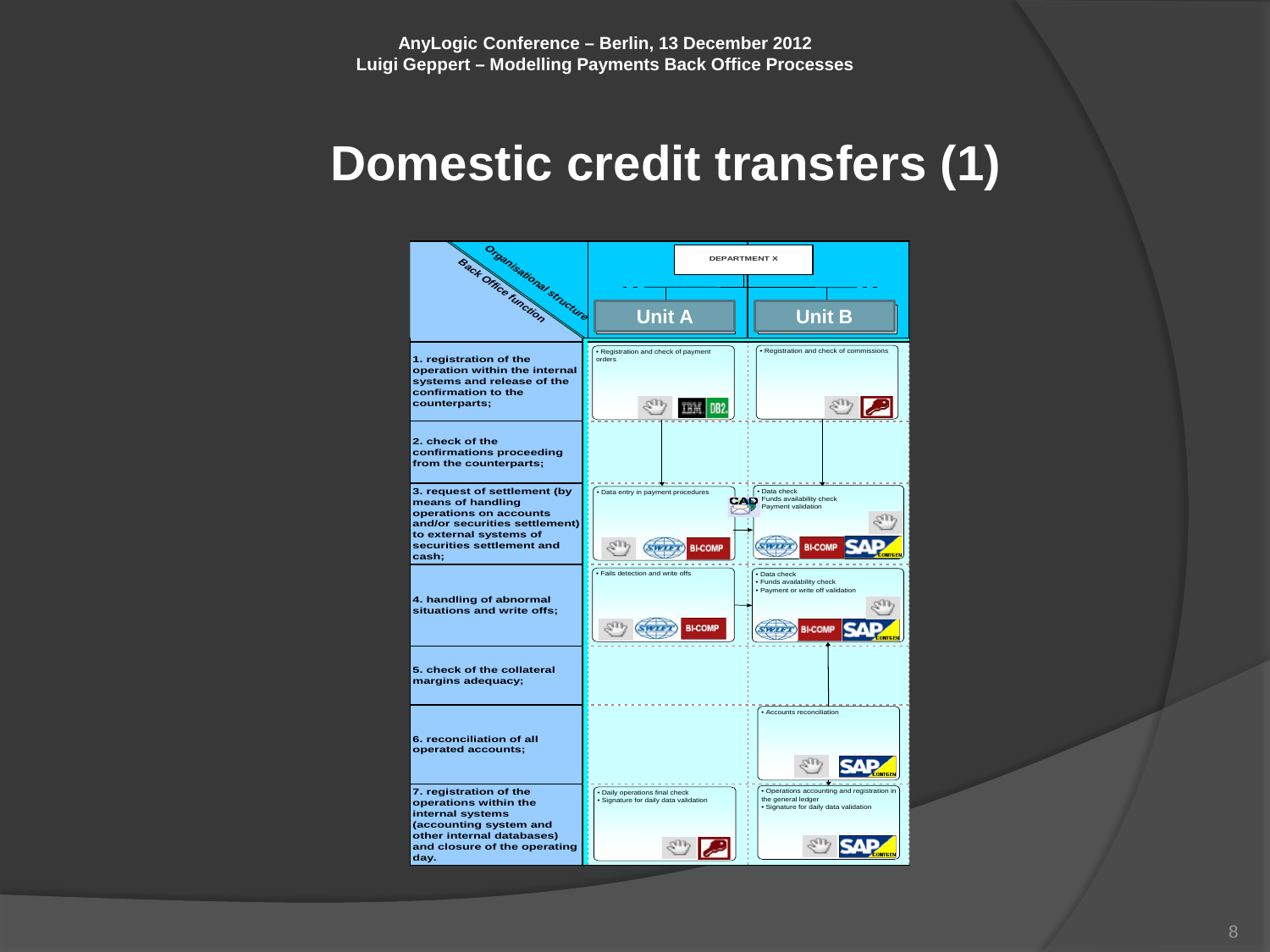# **GOAL OF THE MODELLING EXERCISE**

to verify the effect of employees' absence on the process completion time

to verify the effect of stress situations on the process completion time and on the employee utilization ratio

to investigate the possible advantages arising from an organizational variation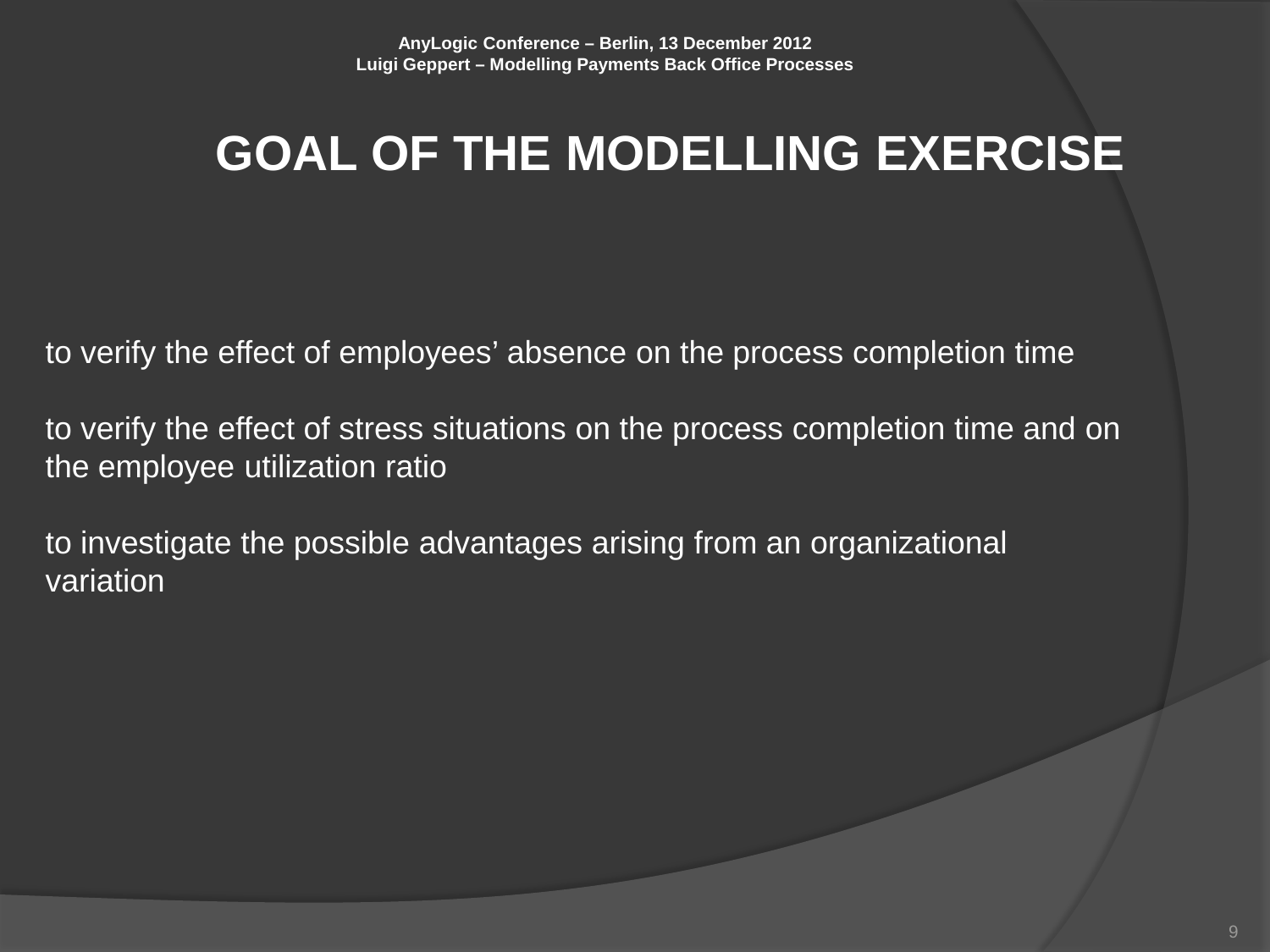# **SOME TECHNICAL CONSIDERATIONS**

Commonly used business process modelling and simulation techniques for administrative processes

> Discrete-event (process based) Modelling

System Dynamics Modelling

Typical when coping with structured and well defined flows of activities, volume drivers, working times, lag times, capacities, human roles, expected disruptions, …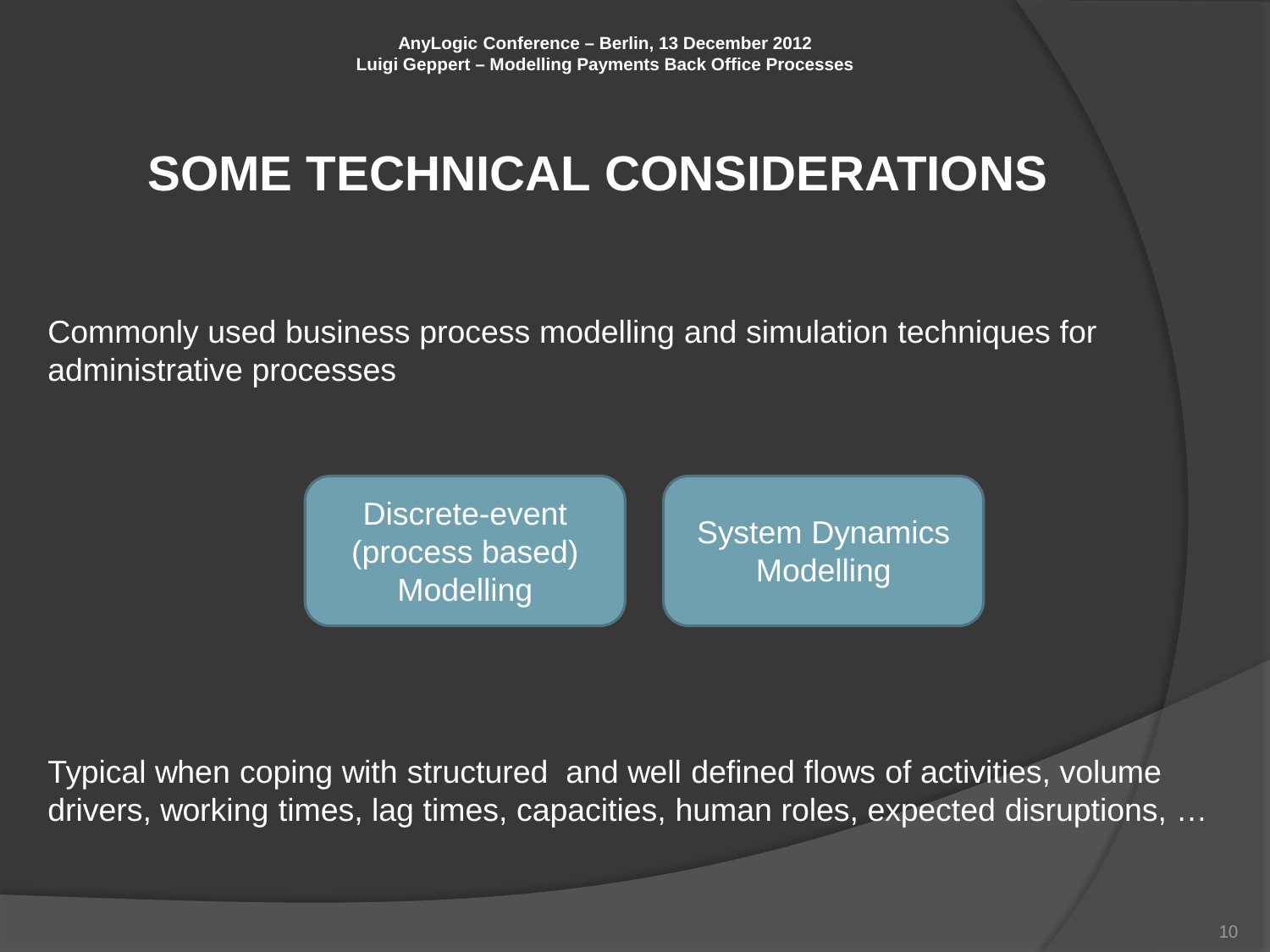# **SOME TECHNICAL CONSIDERATIONS**

#### **PROCESS MODELING**

(AnyLogic Enterprise Library )

Discrete-event (process based) Modelling



**VS**



DisposizioneCompletata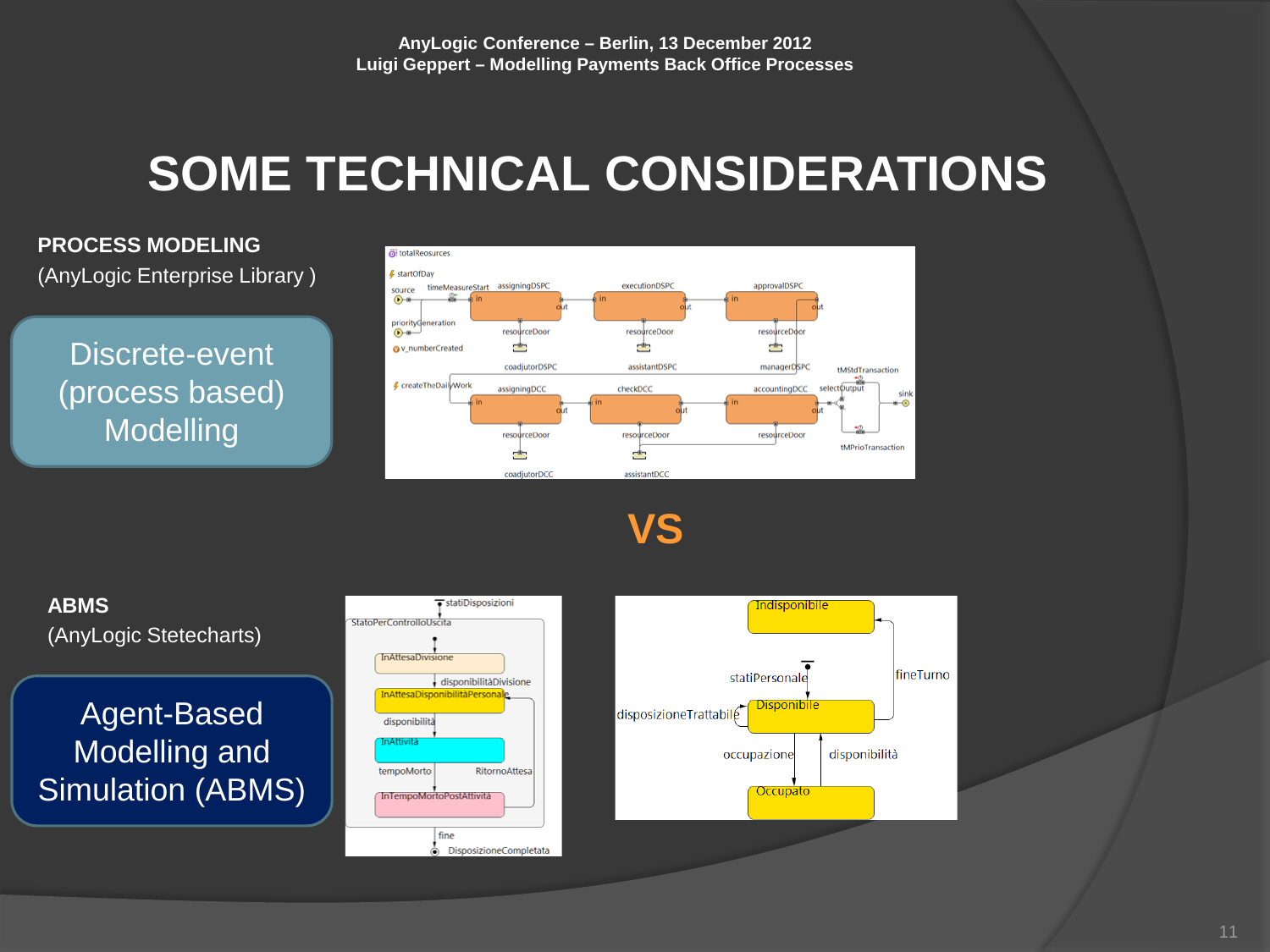# **THE OUTCOMES**

Discrete-event (process based) Modelling

**VS**

Agent-Based Modelling and Simulation (ABMS)

Numerical results are the same !

ABMS approach:

AGENTS: each single payment (transaction items), employees (classes), organization units. Based on each agent s state chart.

Shorter implementation times ( more compact and elegant)

Easier to cope with some practical situations as "shift change".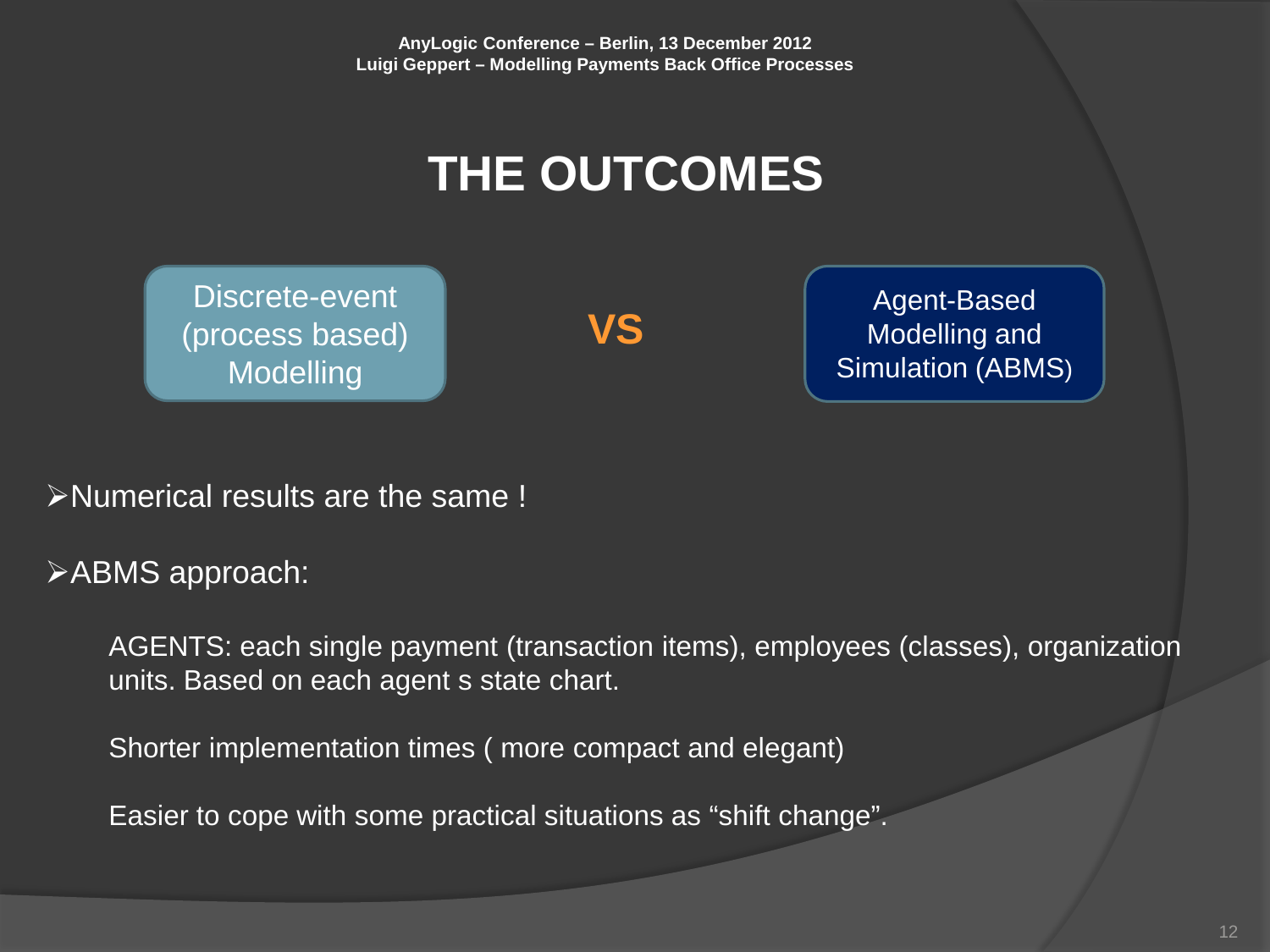## **THE SIMULATION OUTCOMES**

AS-IS Normal Activity

AS-IS Absence of employees

AS-IS Abnormal activity

TO-BE: time performances with a merger of the 2 Units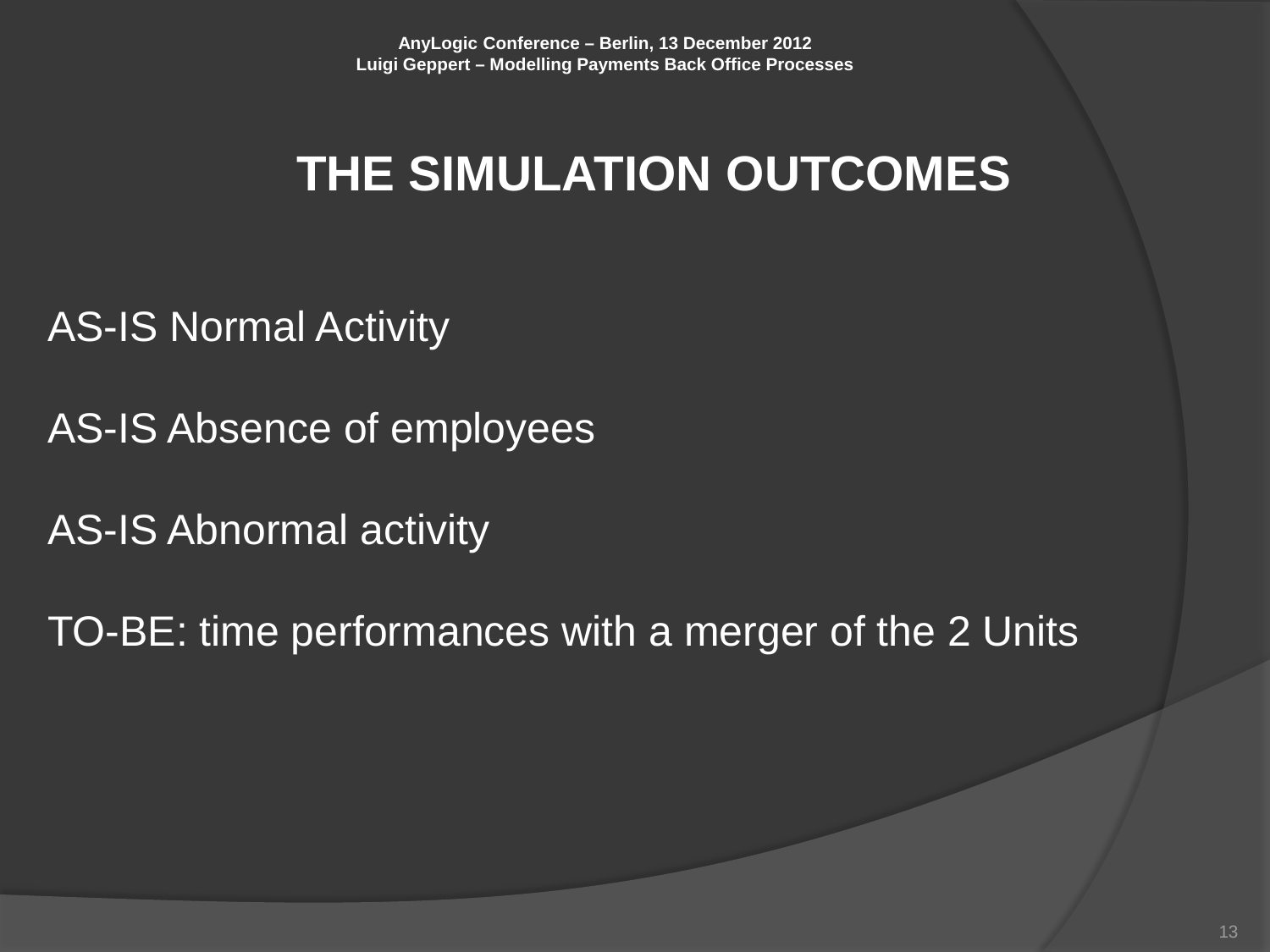### **A. AS-IS Normal Activity**

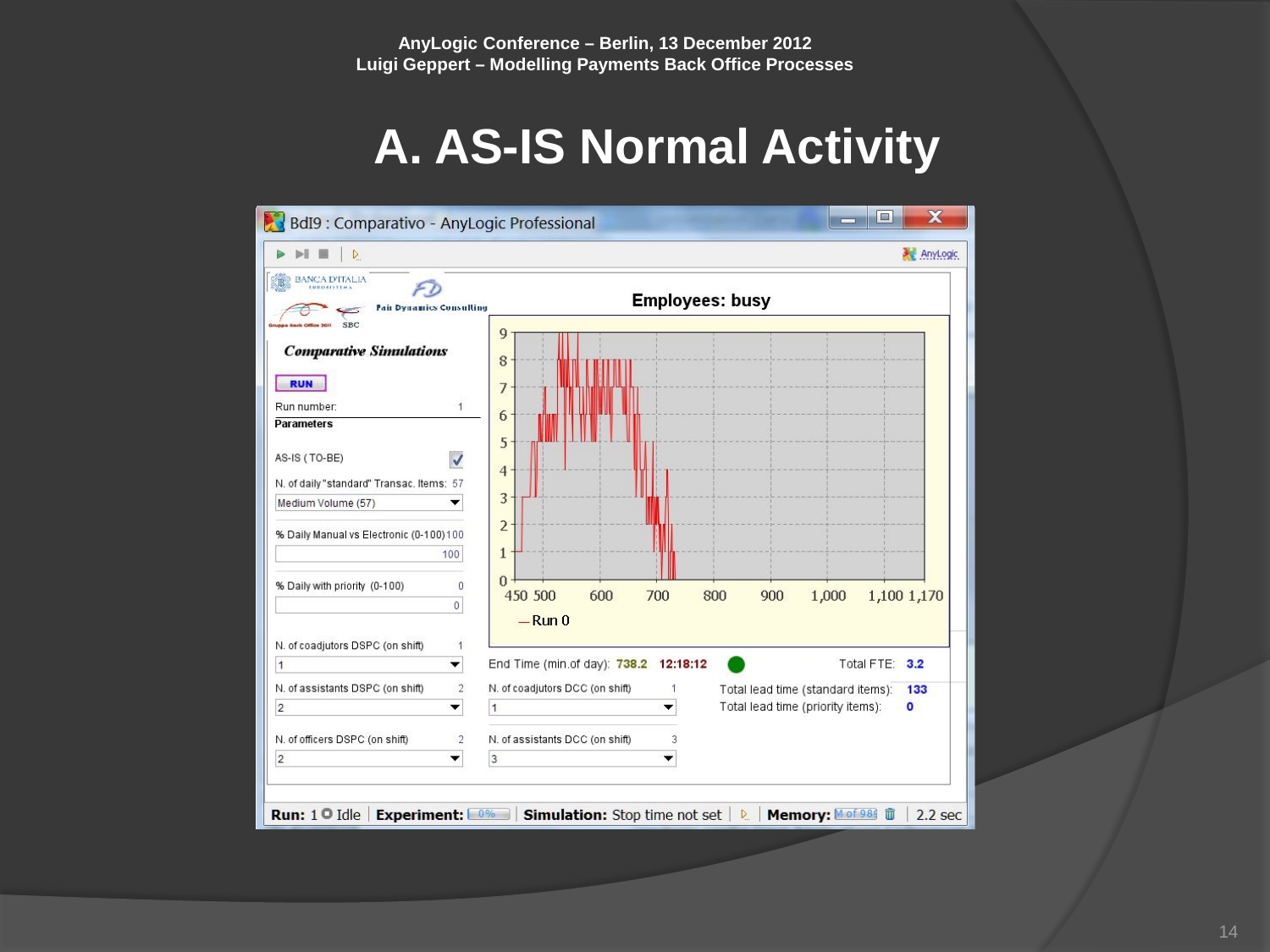### **B. AS-IS Absence of employees**

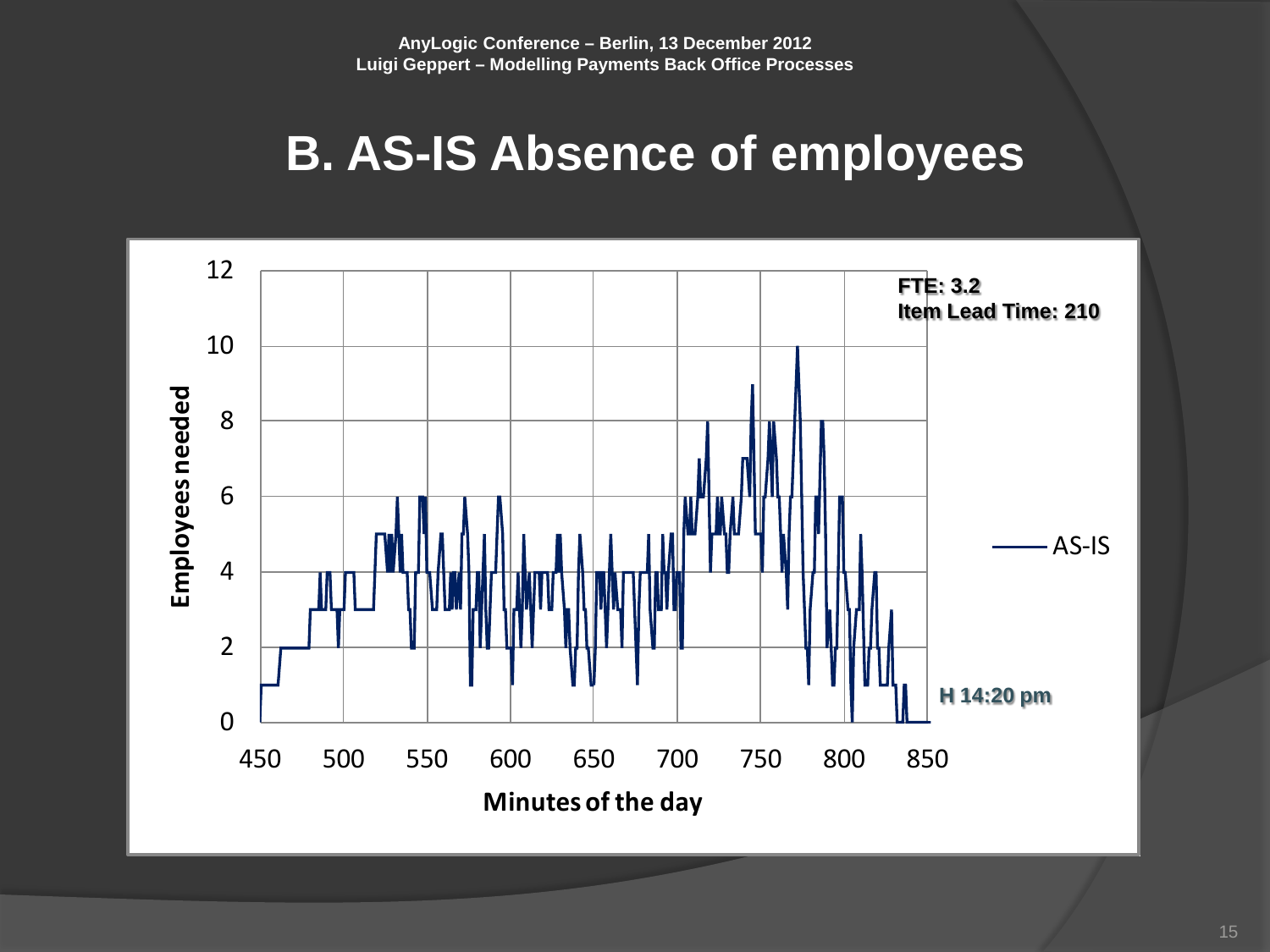### **C. AS-IS Abnormal activity**

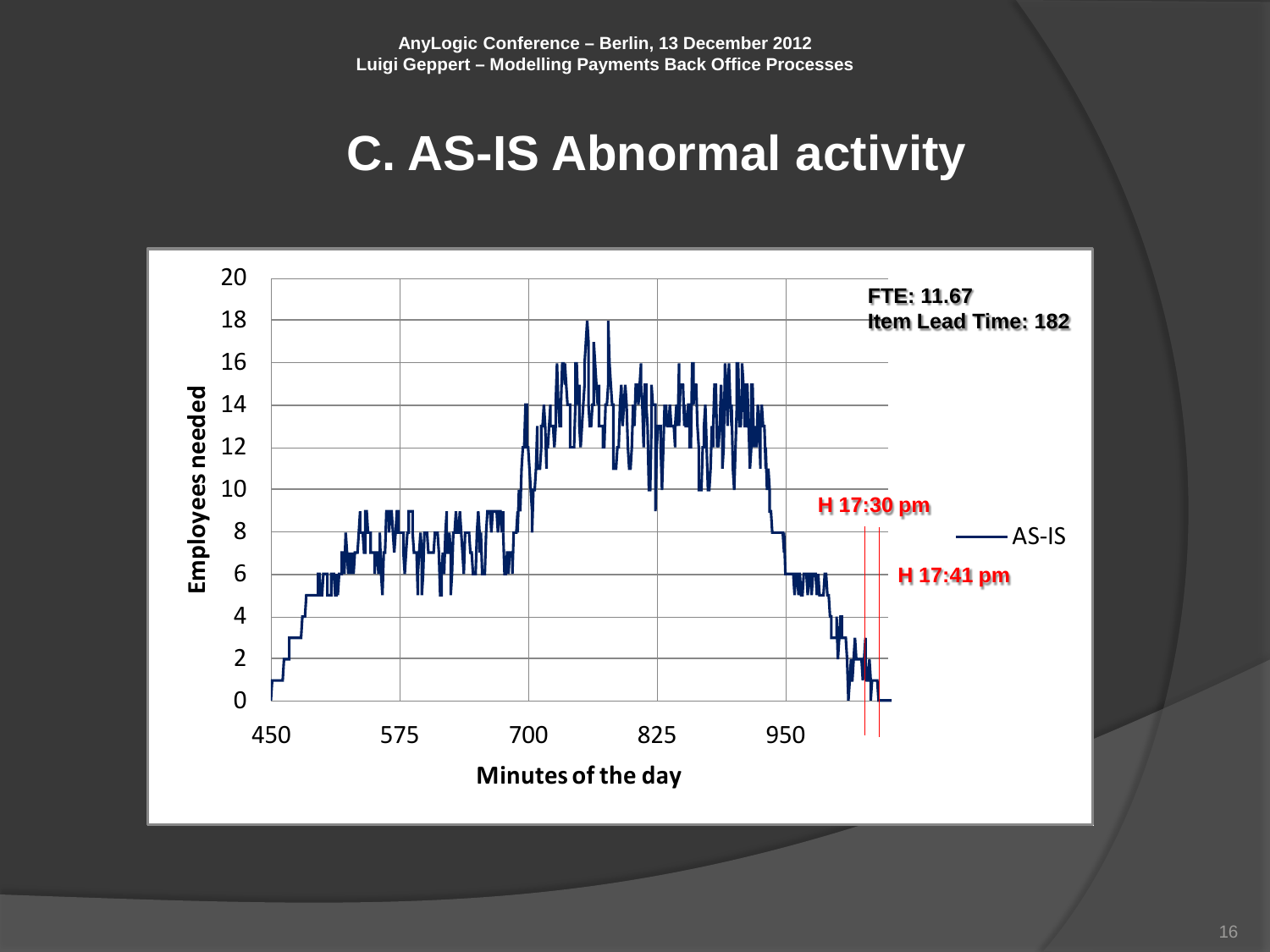### **D. TO-BE activity**

The run reproduces what happens over a normal working day with a possible merger of the 2 Organizational Units.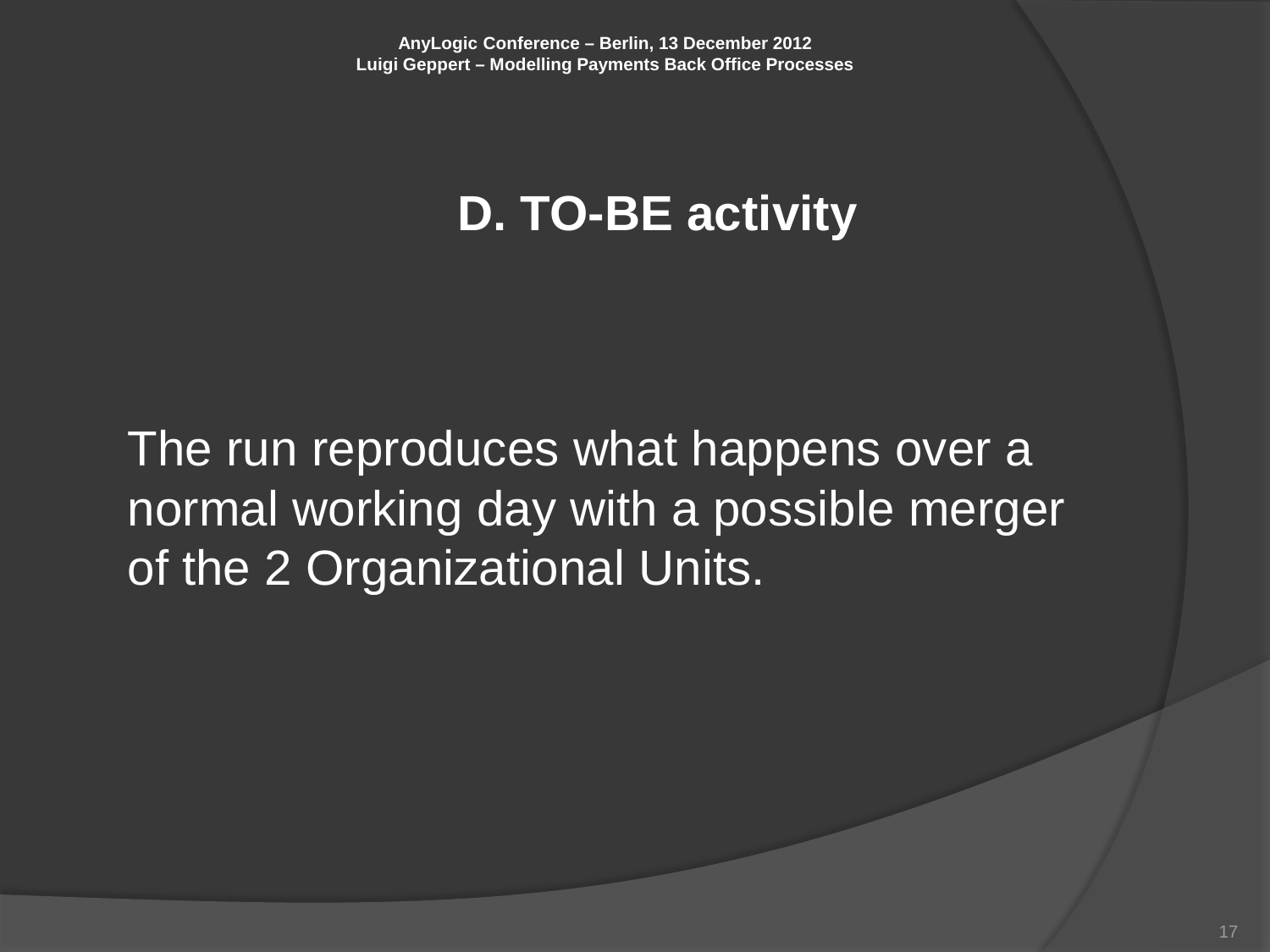### **D. TO-BE activity**

**Normal Activity**

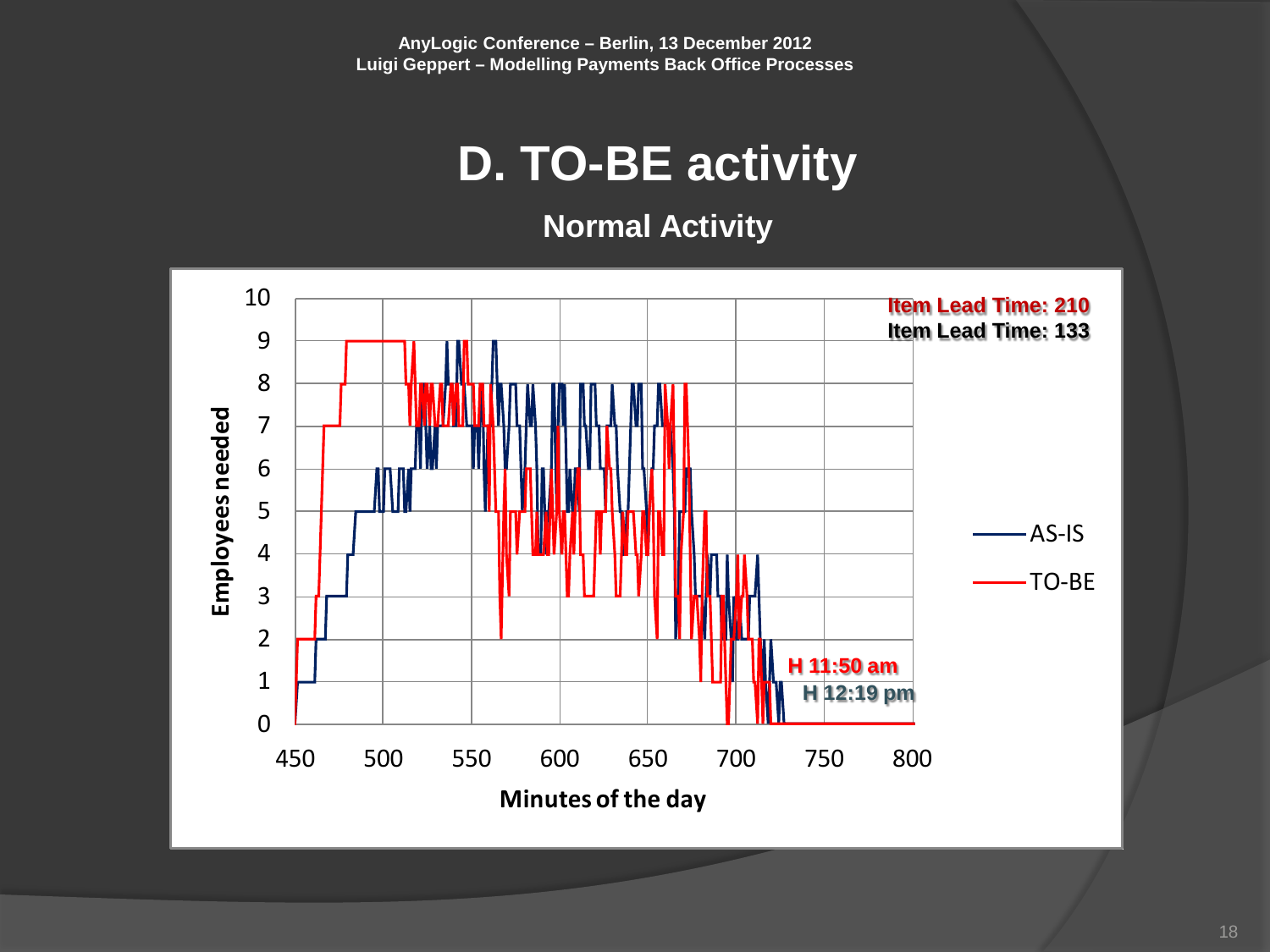### **D. TO-BE activity**

#### **Absence of employees**



19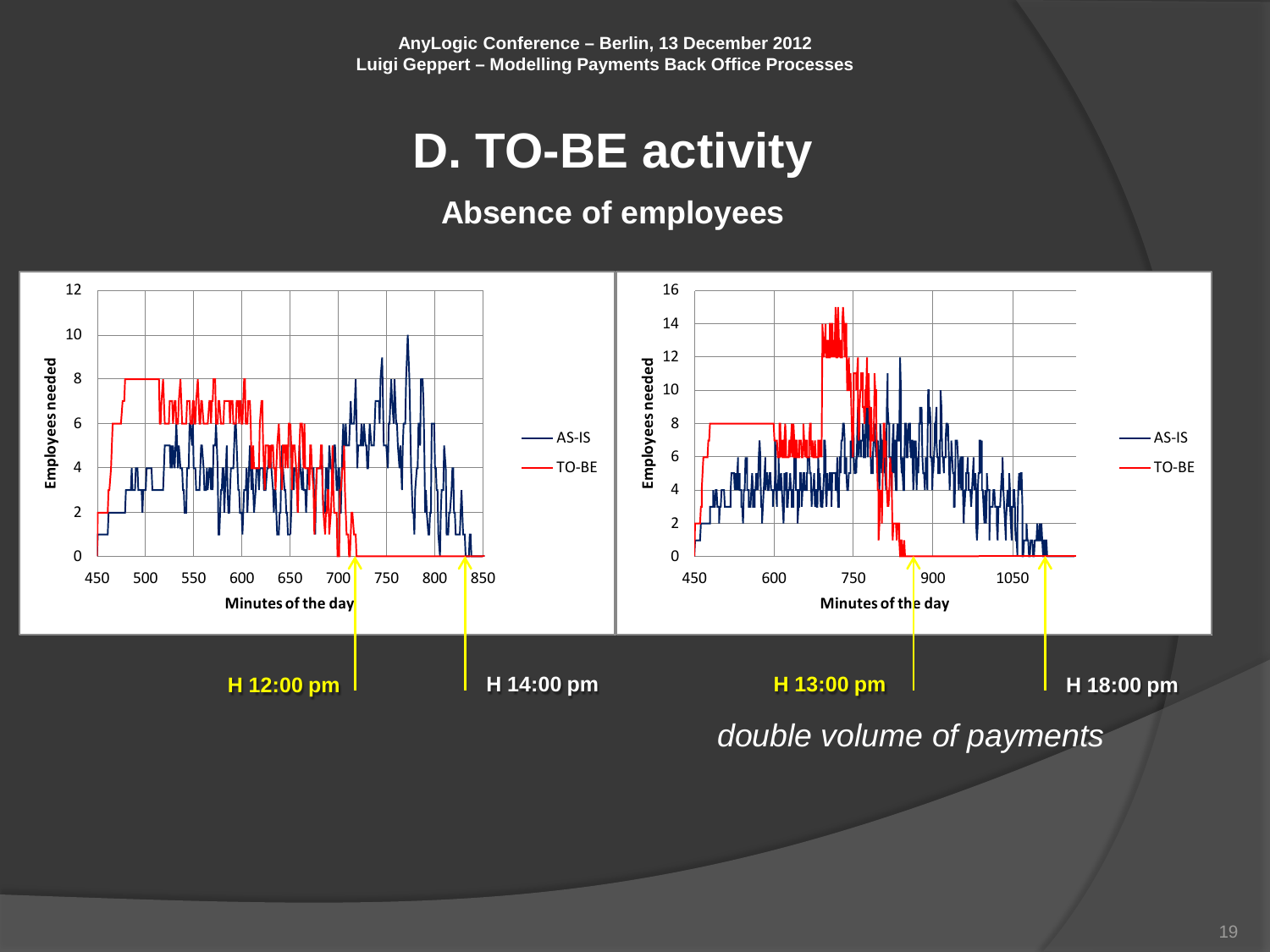

Merger main advantages:

- an evident increase in the productivity of the whole process
- a sensible reduction of operational risks
- a reasonable reduction of the people "burn-out" threshold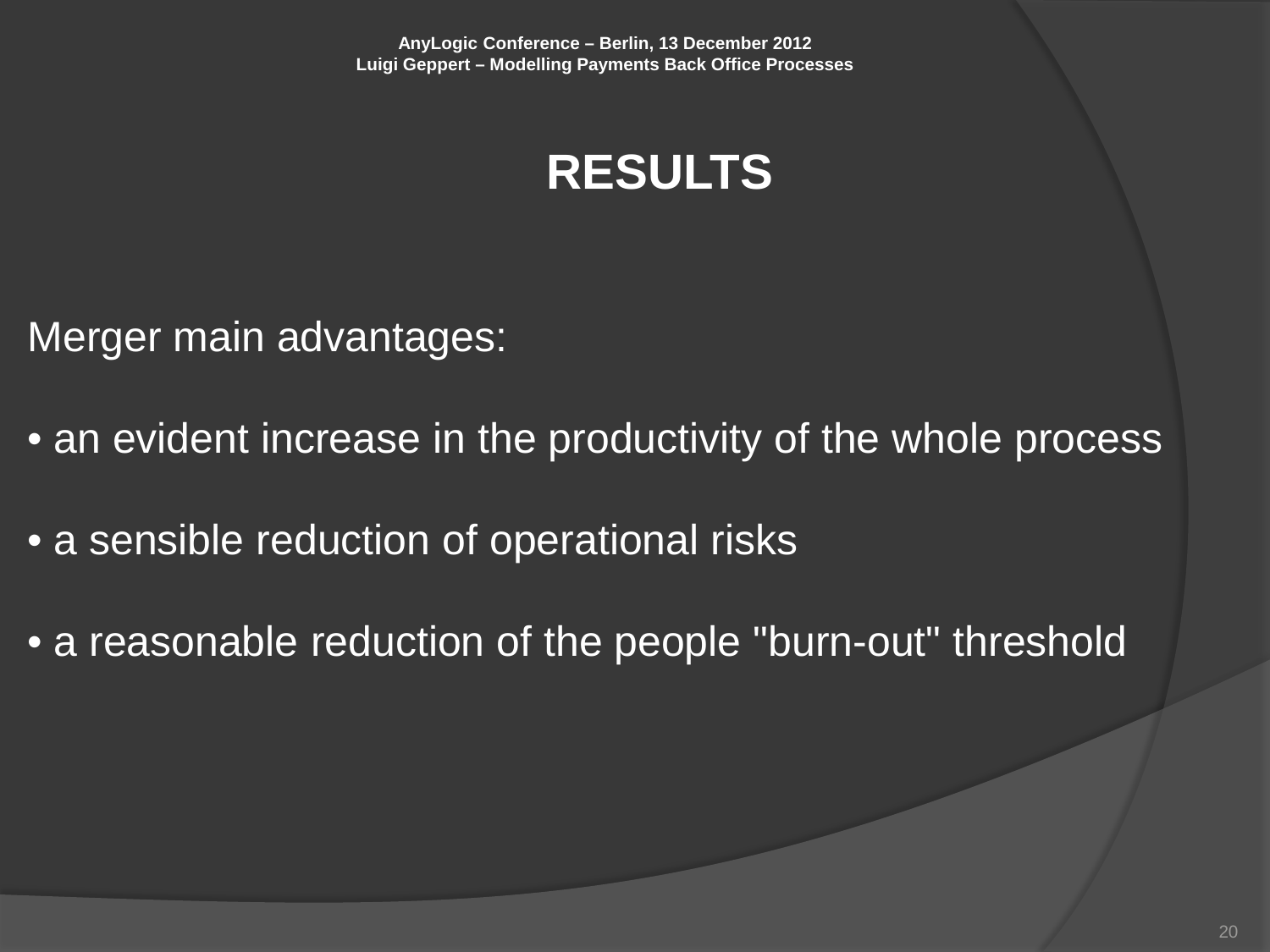## **CONCLUSIONS**

modelling and simulation techniques make it possible to:

- assess the existing situation quantitatively
- solicit new ideas for modifications and changes
- verify and quantify different hypotheses figured out "on paper"
- explore new possibilities by looking at "what happens beyond yonder"
- show and understand counter-intuitive situations
- demonstrate the validity of assumptions quantitatively